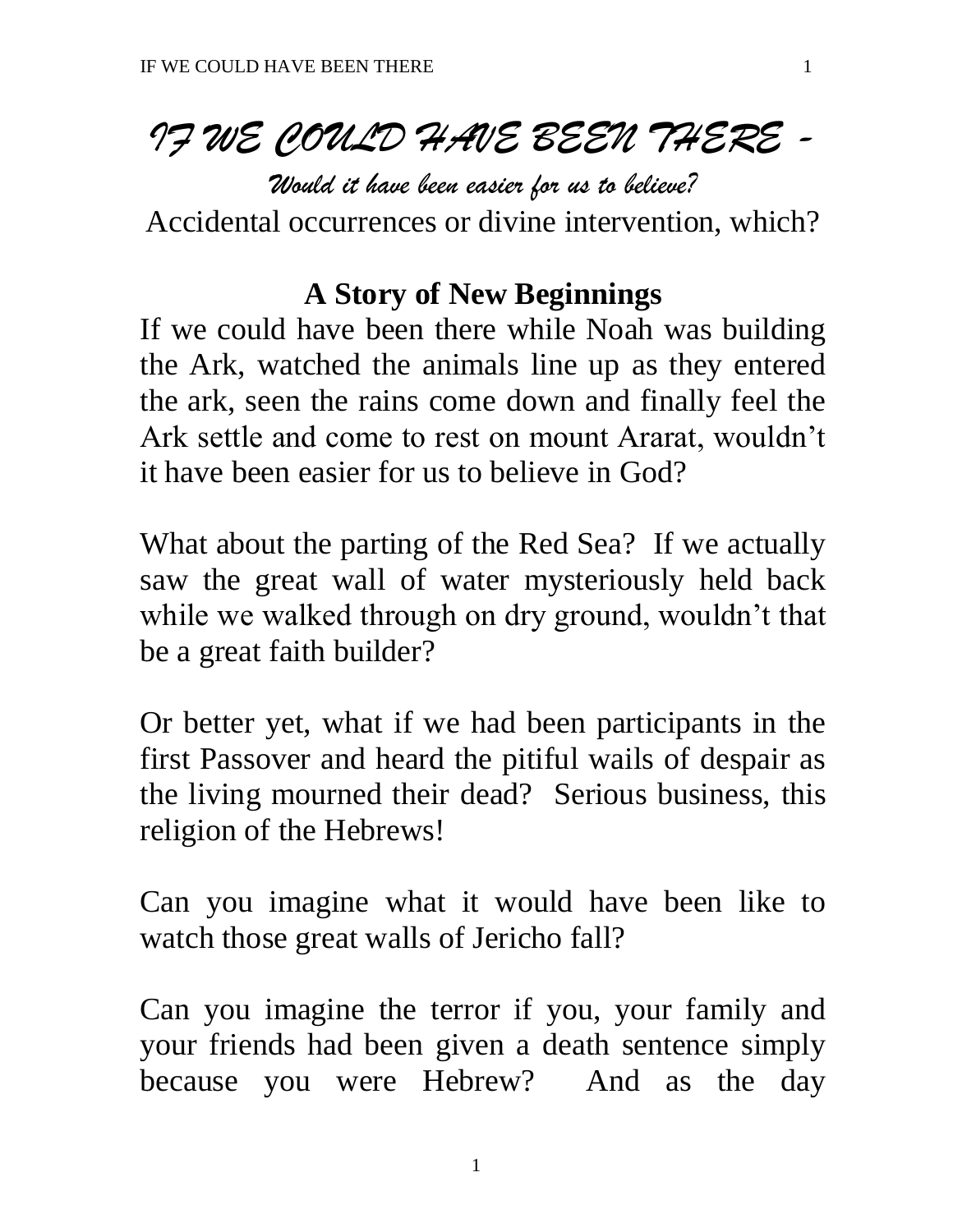approached, the tables were turned and your accusers suffered the very fate they intended for you. It would be pretty easy to believe after a miracle like that, wouldn't it?

Well, we've come this far; let's do one more. Let's consider the resurrection of Christ. If we had watched Jesus die on that cross and then later appear to us, as He did to Thomas, and say, "Reach hither thy finger, and behold my hands; and reach hither thy hand, and thrust it into my side: and be not faithless, but believing;" surely we also would have said, "my Lord and my God" (John 20:27-28).

But we weren't there. We were not a witness to any of these events. How could we be expected to have the faith of the ancients? When Seminaries teach and ministers preach that the Bible is really just a collection of fables collected from various sources over many years, stories that have been told and retold and embellished with each retelling to the point that there is little resemblance to the original event.

How can we know? How can we be sure? Archeologists, historians and various researchers have found physical evidence that these events did occur, but did they occur as we are told in the Bible? Were they truly orchestrated by an all-powerful God who

2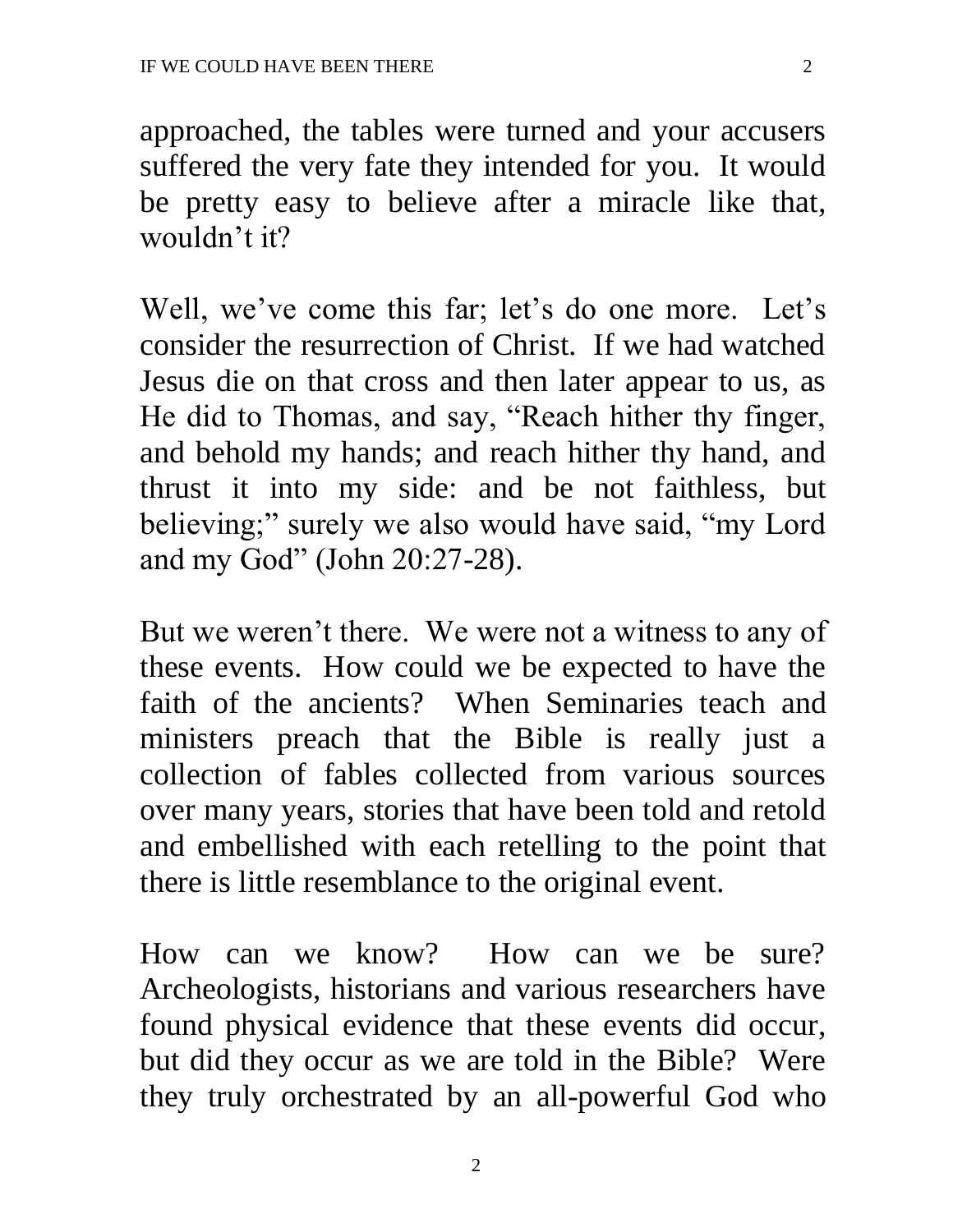not only *knows* but also *controls* the end from the beginning? Can we know that they were not just accidental or naturally occurring phenomena? I'll let you decide.

#### **Noah's New Beginning**

Consider the first event we mentioned, Noah's ark. Genesis 8:1-4 (NASU) states, "But God remembered Noah and all the beasts and all the cattle that were with him in the ark; and God caused a wind to pass over the earth, and the water subsided. 2. Also the fountains of the deep and the floodgates of the sky were closed, and the rain from the sky was restrained; 3. and the water receded steadily from the earth, and at the end of one hundred and fifty days the water decreased. 4. In the *seventh month*, on the *seventeenth day of the month*, the ark rested upon the mountains of Ararat," thus, giving mankind a new beginning in a whole new world.

I wonder why God felt that date was important enough to include in the story? Really, does that make any difference? There are 360 days in the Hebrew year, but God chose the 17th day of the seventh month for that event. The probability of an event, happening on any one day of the year would be 360 to one. If that day had been chosen for that specific event it would be pretty tough odds, don't you agree? Ecclesiastes 3

3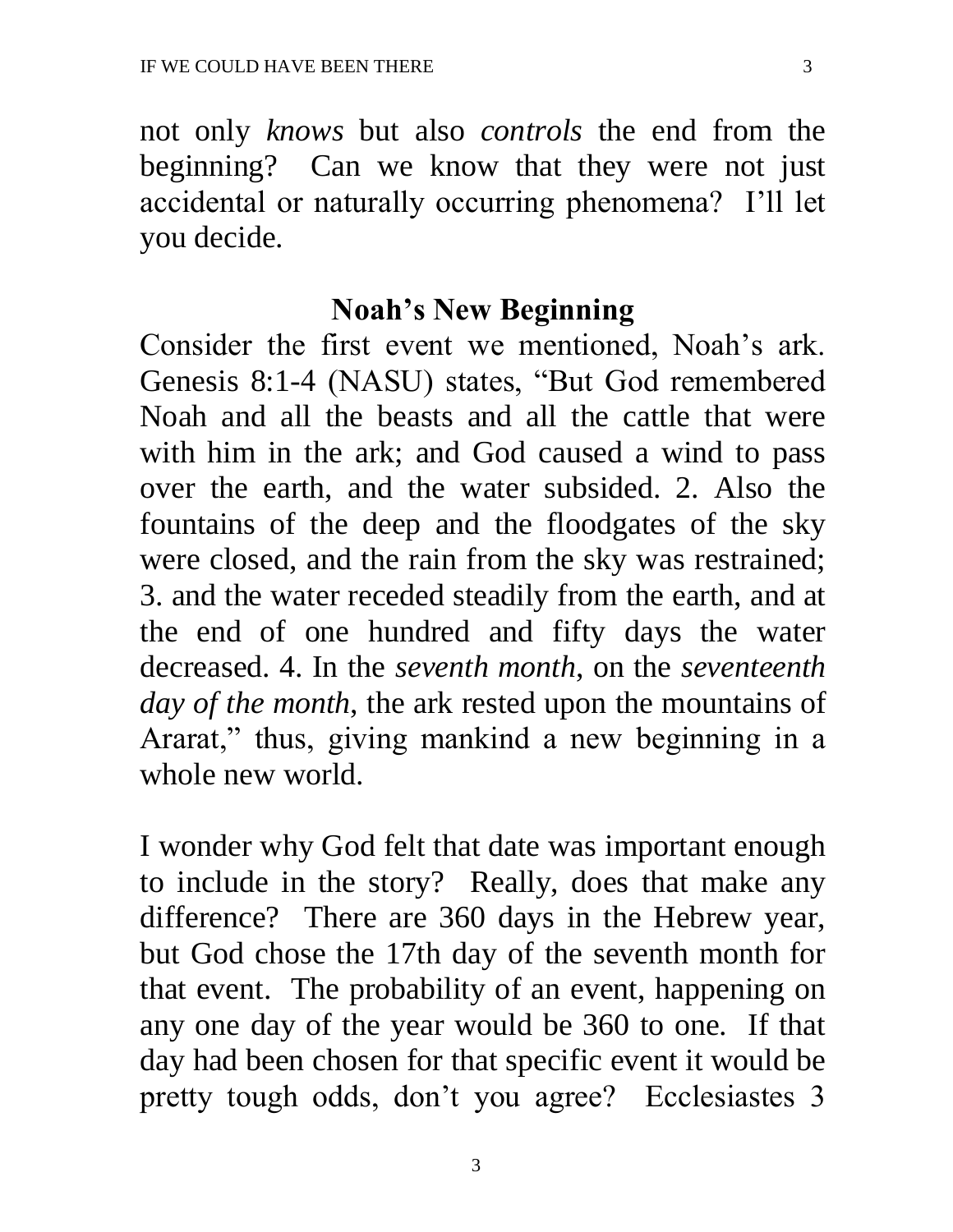tells us there is a time for everything and God has an appointed time for every event of His plan, as we shall see.

#### **Israel's New Beginning**

Now let's consider the parting of the Red Sea. We'll go to Exodus 14:21-22:

"Then Moses stretched out his hand over the sea; and the LORD swept the sea back by a strong east wind all night and turned the sea into dry land, so the waters were divided. The sons of Israel went through the midst of the sea on the dry land, and the waters were like a wall to them on their right hand and on their left."

Did God choose a particular day for that event? If so, what day was it? If we go to Numbers 33:1-8, we read:

1 "These are the journeys of the children of Israel, which went forth out of the land of Egypt with their armies under the hand of Moses and Aaron.

2 "And Moses *wrote* their goings out according to their journeys *by the commandment of the LORD*: and these are their journeys according to their goings out.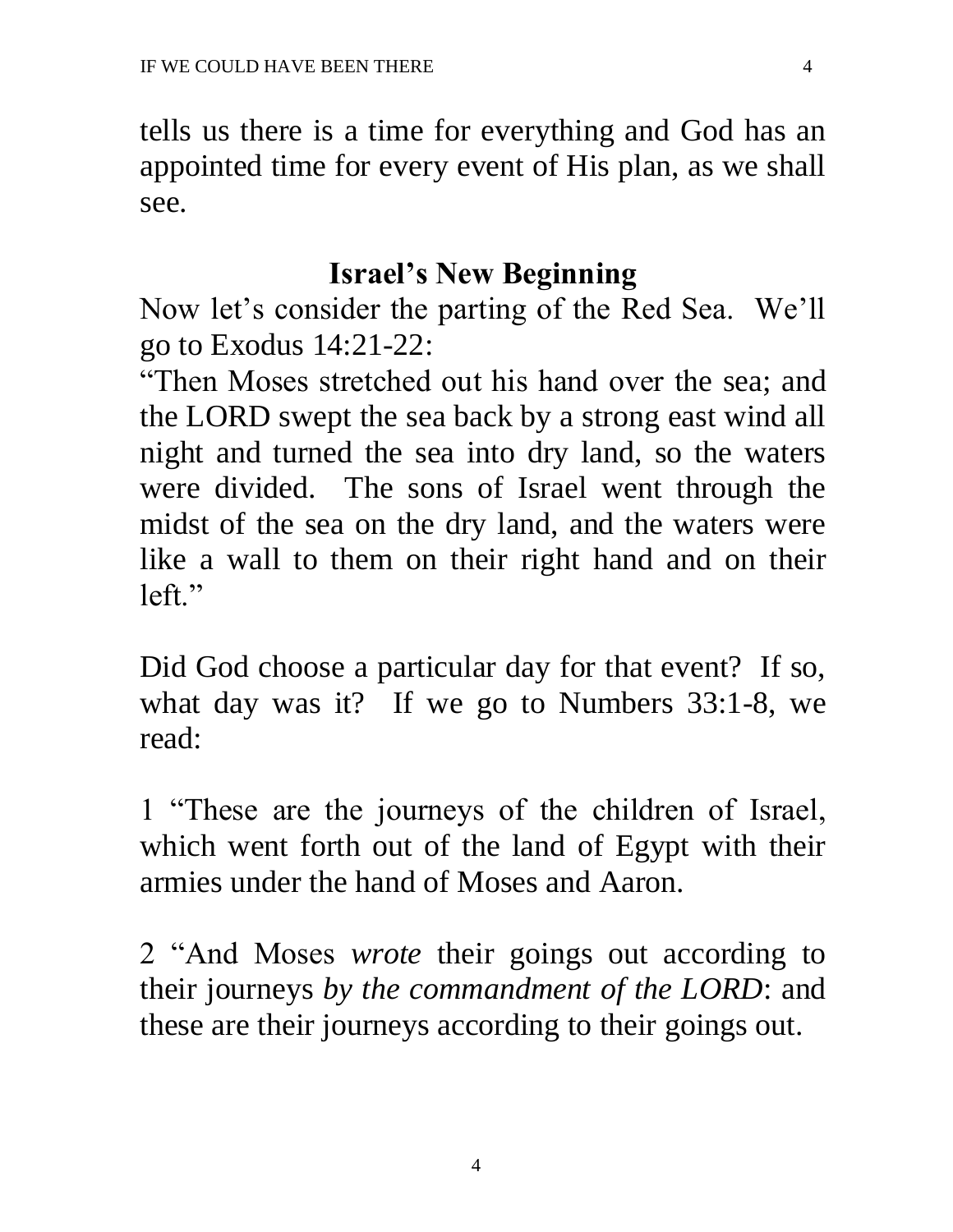3 "And they departed from Rameses in the first month, on the fifteenth day of the first month; (*Nisan*) on the morrow after the Passover (*still the 15th)* the children of Israel went out with an high hand in the sight of all the Egyptians. (*Remember, Israel's days start at sunset)* 

4 "For the Egyptians buried all their firstborn, which the LORD had smitten among them: upon their gods also the LORD executed judgments.

5 "And the children of Israel removed from Rameses, and pitched in Succoth. *(Evening of the 15th)*

6 "And they departed from Succoth, and pitched in Etham, which is in the edge of the wilderness. *(Evening of 16th)*

7 "And they removed from Etham, and turned again unto Pi-hahiroth, which is before Baal-zephon: and they pitched before Migdol. *(Evening of the 17th*)

8 "And they departed (*morning of the 17th*) from before Pi-hahiroth, and *passed through the midst of the sea* into the wilderness, and went three days' journey in the wilderness of Etham, and pitched in Marah."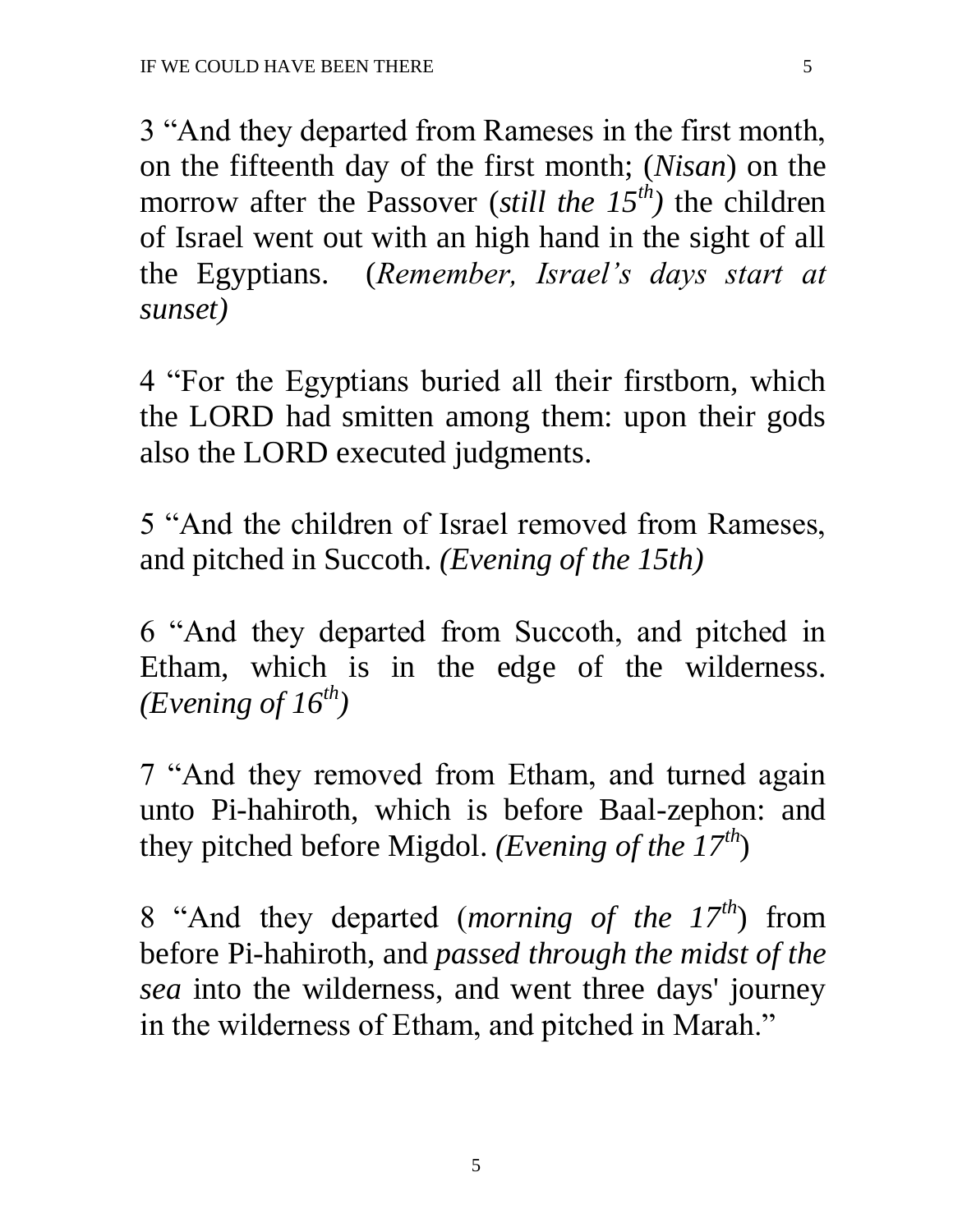So, as Moses was commanded to do, he recorded the fact that Israel crossed over the Red Sea and physically left the land of Egypt on the  $17<sup>th</sup>$  of Nisan. God removed them from an impossible situation and gave them a new beginning in a new land.

Did you notice something here? This occurred in the first month, but the Ark came to rest in the seventh month. What is the difference between the first month and the seventh month? None. They are the same day. After Israel left Egypt God gave them a new calendar to mark their new beginning. The new (*sacred*) calendar started on the seventh month of the civil calendar, thus the  $17<sup>th</sup>$  day of the seventh month in the days of Noah is the same as the  $17<sup>th</sup>$  day of Nisan in the sacred calendar.

We now have two major events occurring on the same day. The probability of two events occurring on the same day is calculated by multiplying them together  $1/360$  X  $1/360 = 1/129,000$ . So, there is one chance in 129,000 that these two events could occur by accident on the same day.

#### **Jacob's Family's New Beginning**

Let's back up about 430 years to the time when the seventy members of Jacob's family entered the land of Egypt? Does God's word have anything to say about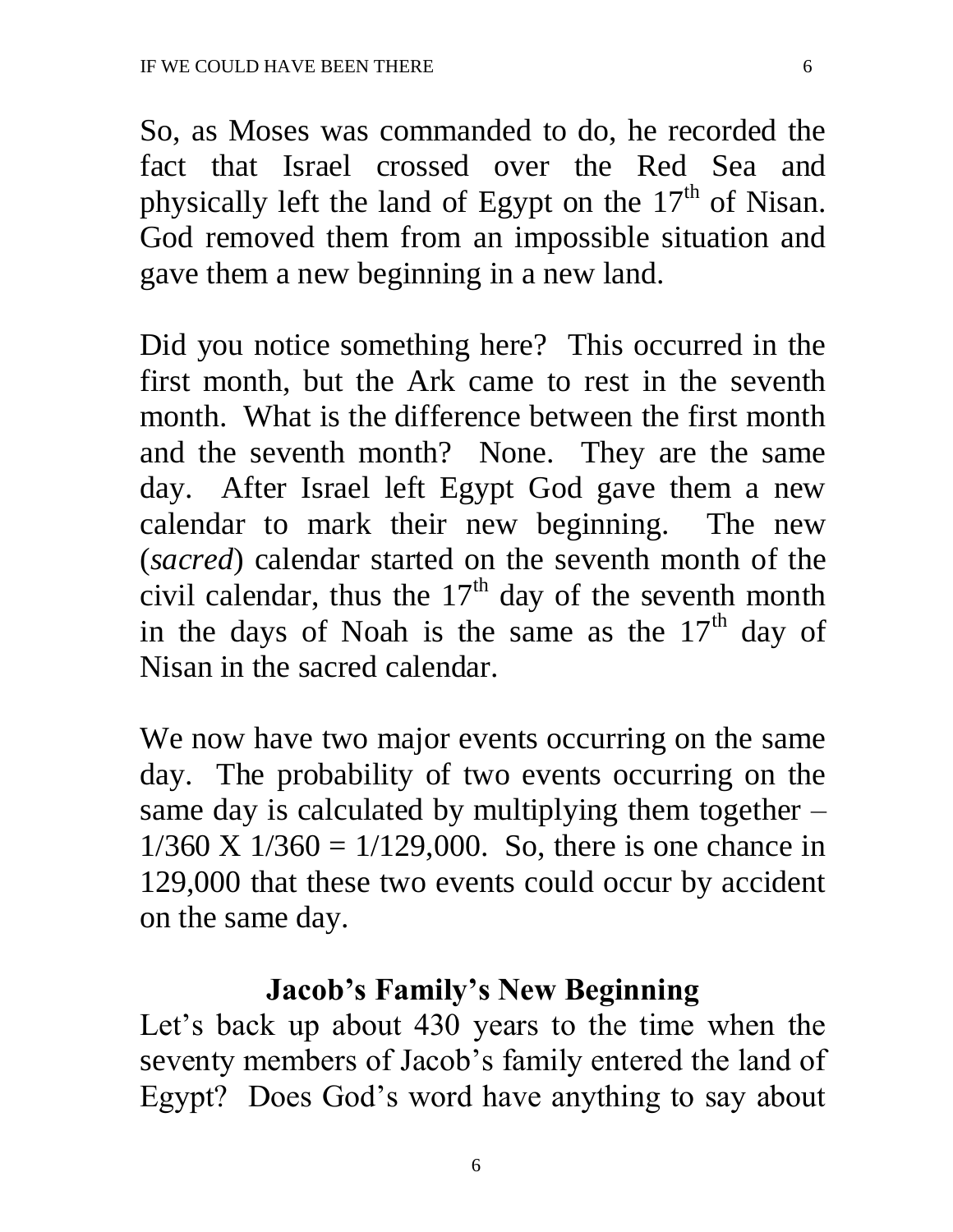it? Exodus 12:40-41 *(NASU)* will tell us precisely when they arrived.

Now the time that the sons of Israel lived in Egypt was four hundred and thirty years. And at the end of four hundred and thirty years, to the very day, all the hosts of the LORD went out from the land of Egypt.

If it was the very day, as the Bible says, then it would have to be on the  $17<sup>th</sup>$  day of Nisan. Again, starting over in a new land that will provide for their physical needs.

By multiplying the probabilities of the three occurrences  $-1/360$  X  $1/360$  X  $1/360$  we have 46,656,000 to one chances that three occurrences would happen on the same day but many years apart. Would you buy a raffle ticket against those odds?

#### **Israel's New Beginning In A New Land**

It gets better. Let's take a look at the battle of Jericho (Josh. 5:10-6:3 *NASU).*

"10. While the sons of Israel camped at Gilgal they observed the Passover on the evening of the fourteenth day of the month *(Nisan)* on the desert plains of Jericho. 11. On the day after the Passover, on that very day, they ate some of the produce of the land,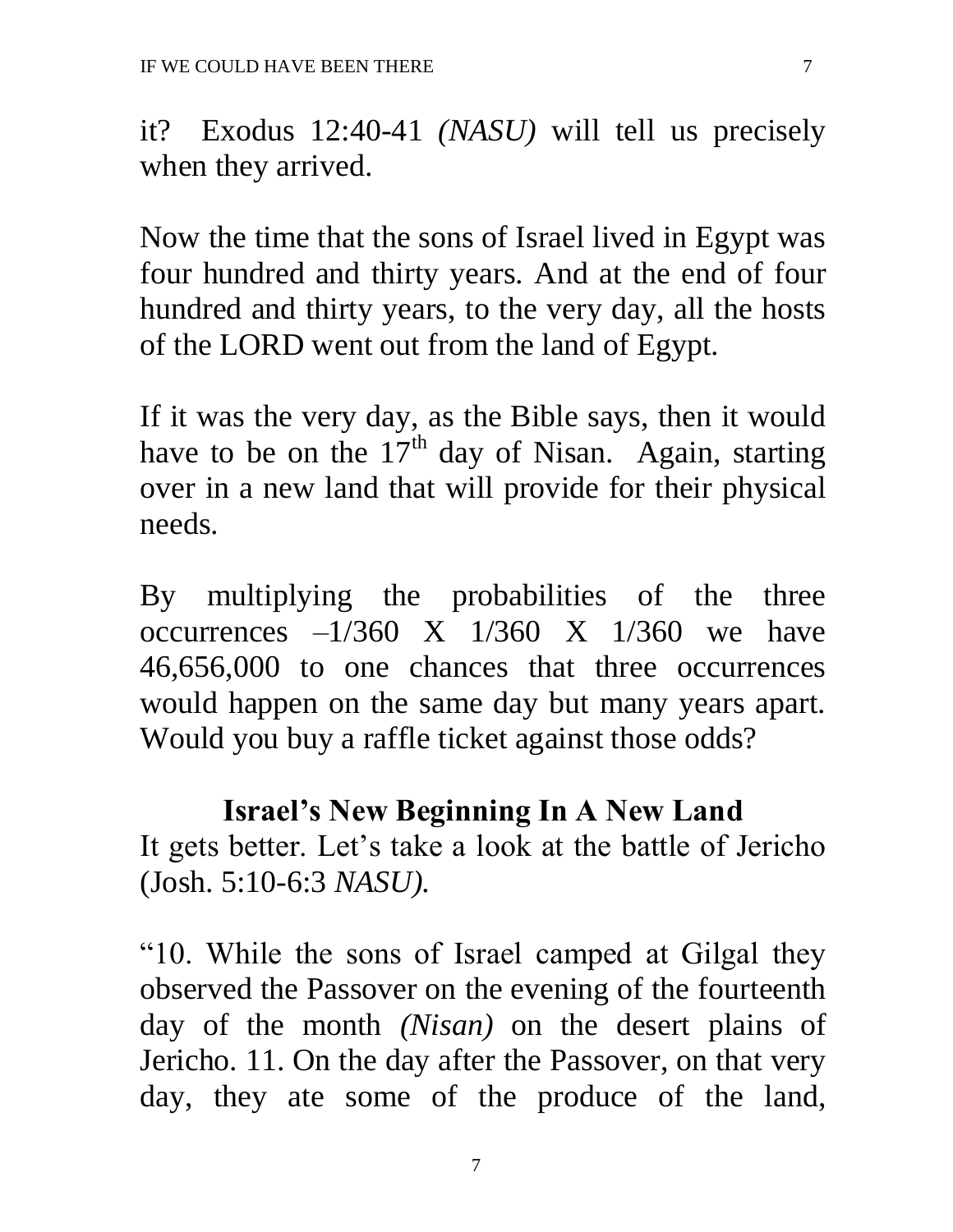unleavened cakes and parched grain *(15th).* 12. The manna ceased on the day after they had eaten some of the produce of the land,  $(16^{th})$  so that the sons of Israel no longer had manna, but they ate some of the yield of the land of Canaan during that year.

13. Now it came about when Joshua was by Jericho, *(we would assume this to be the 17th since the last mentioned date was the 16th)* that he lifted up his eyes and looked, and behold, a man was standing opposite him with his sword drawn in his hand, and Joshua went to him and said to him, "Are you for us or for our adversaries?" *(A pretty gutsy man, that Joshua; no wonder God chose him to lead Israel)* 14. He said, "No; rather I indeed come now as captain of the host of the LORD." And Joshua fell on his face to the earth, and bowed down, and said to him, "What has my lord to say to his servant?" 15. The captain of the LORD'S host said to Joshua, "Remove your sandals from your feet, for the place where you are standing is holy." And Joshua did so.

Joshua 6:1, "Now Jericho was tightly shut because of the sons of Israel; no one went out and no one came in. 2. The LORD said to Joshua, "See, I have given Jericho into your hand, with its king and the valiant warriors."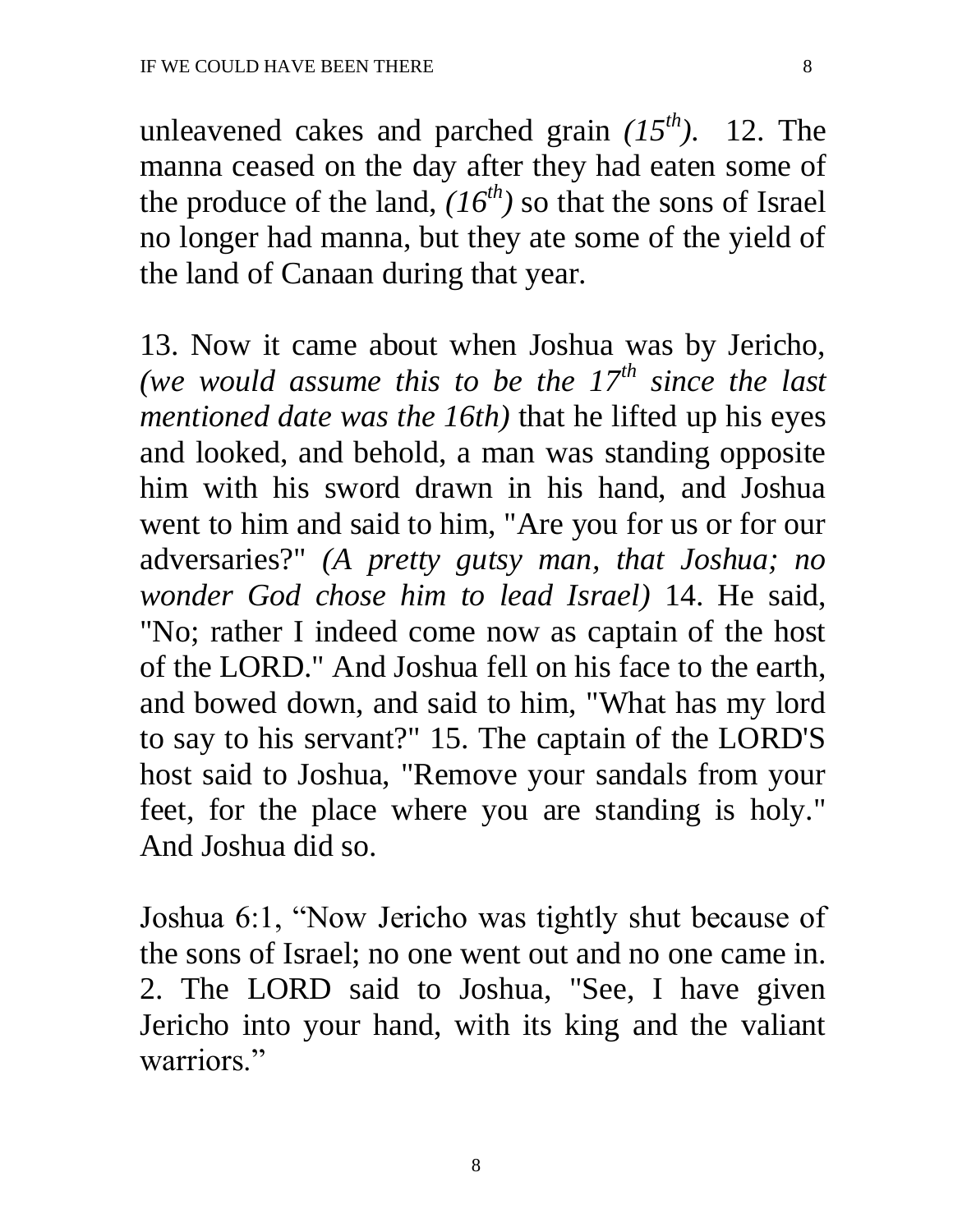Jericho was given to him on the  $17<sup>th</sup>$  of Nisan. All Israel had to do was to have faith enough to follow directions, another new beginning in a new land. They were given the land of their enemies as a reward for obedience.

Now what is the probability of four accidental same day occurrences? Using the same formula as before we come up with one chance in 16 billion, 796 million, 160 thousand.

#### **The Temple Given A New Beginning**

Want another one? In 2 Chronicles 29:1-28, we are told of the terrible rundown and filthy condition of the beautiful Temple of God. But when Hezekiah, the 25 year-old son of King Ahaz, became king, he ordered his servants to begin a cleanup campaign and, guess what, your right. On the  $16<sup>th</sup>$  of Nisan the cleaning was finished and on the  $17<sup>th</sup>$  the sacrifices and worship services were started again. Thus restoring an acceptable and proper worship service with a new beginning.

Now we have five of these "accidental occurrences" to calculate. Would you believe that is one chance in 6 trillion, 48 billion, 617 million, and 600 thousand? (6,048,617,600,000)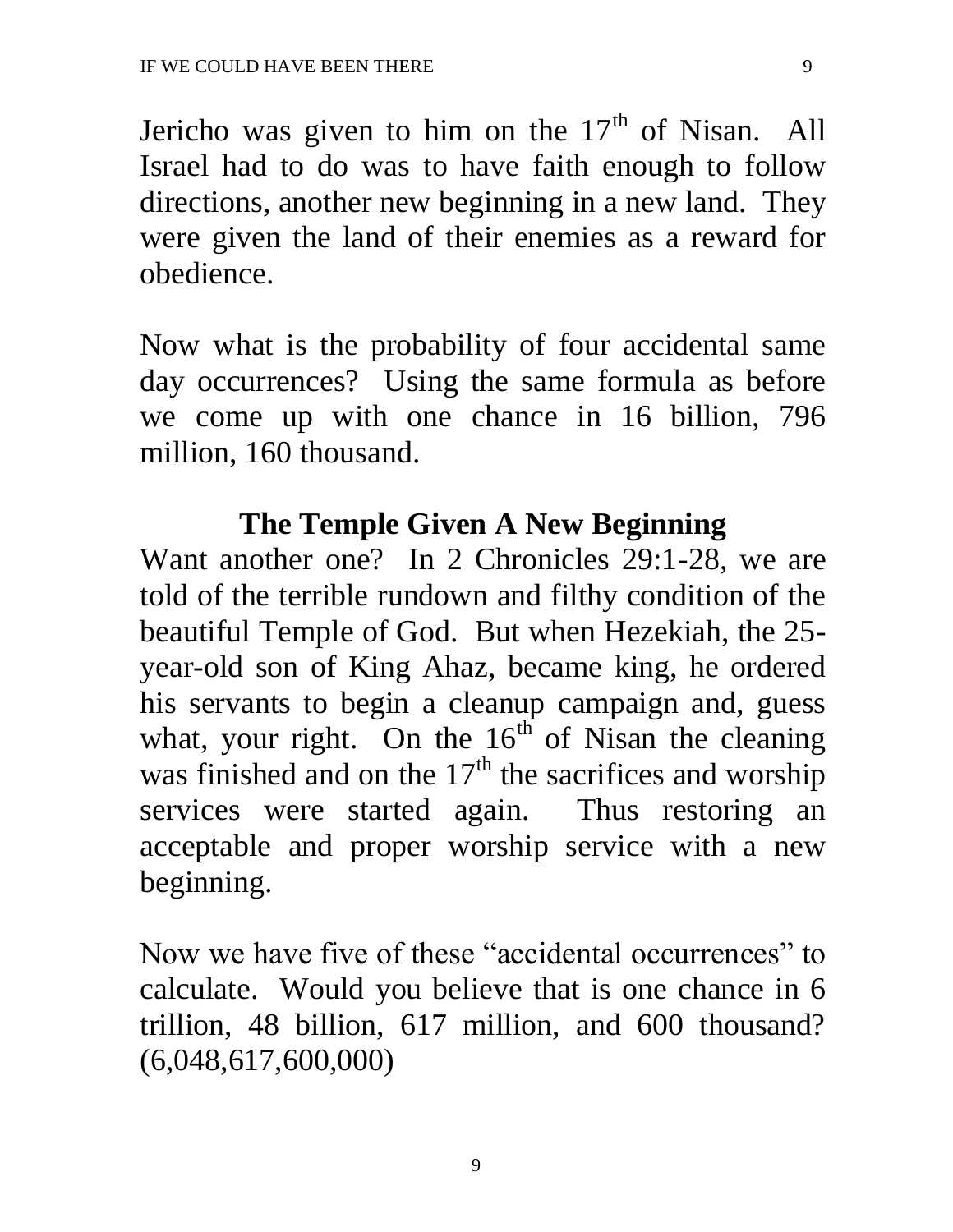**God's People Saved And Given A New Beginning** Do you remember that beautiful story of Esther? If we follow the events from Esther 3:12 to the hanging of Haman we can determine that it was on the  $17<sup>th</sup>$  of Nisan that Queen Esther exposed the evil Haman's plot to King Xerxes. He was so furious that he ordered Haman to be hanged on the very gallows that Haman had built for Mordecai. And to this day the Jews celebrate the feast of Purim in honor of a beautiful princess who saved her people from death. Their enemies were destroyed from among them, and God's people were saved and given a new beginning.

The probability of six accidental new beginnings alloccurring on the same day of the month figures out to be, one chance in 2 quadrillion, 177 trillion, 402 billion, 436 million.

## **A New Beginning For All Who Would**

What do you suppose would be the most significant new beginning to date? Why the resurrection of Christ, of course!

We know that Jesus was crucified on the Passover. We know that the Passover was the  $14<sup>th</sup>$  of Nisan. We know that Jesus had to be in the grave three days and three nights in order to fulfill His own prophecy concerning the sign of Jonah. Three days from the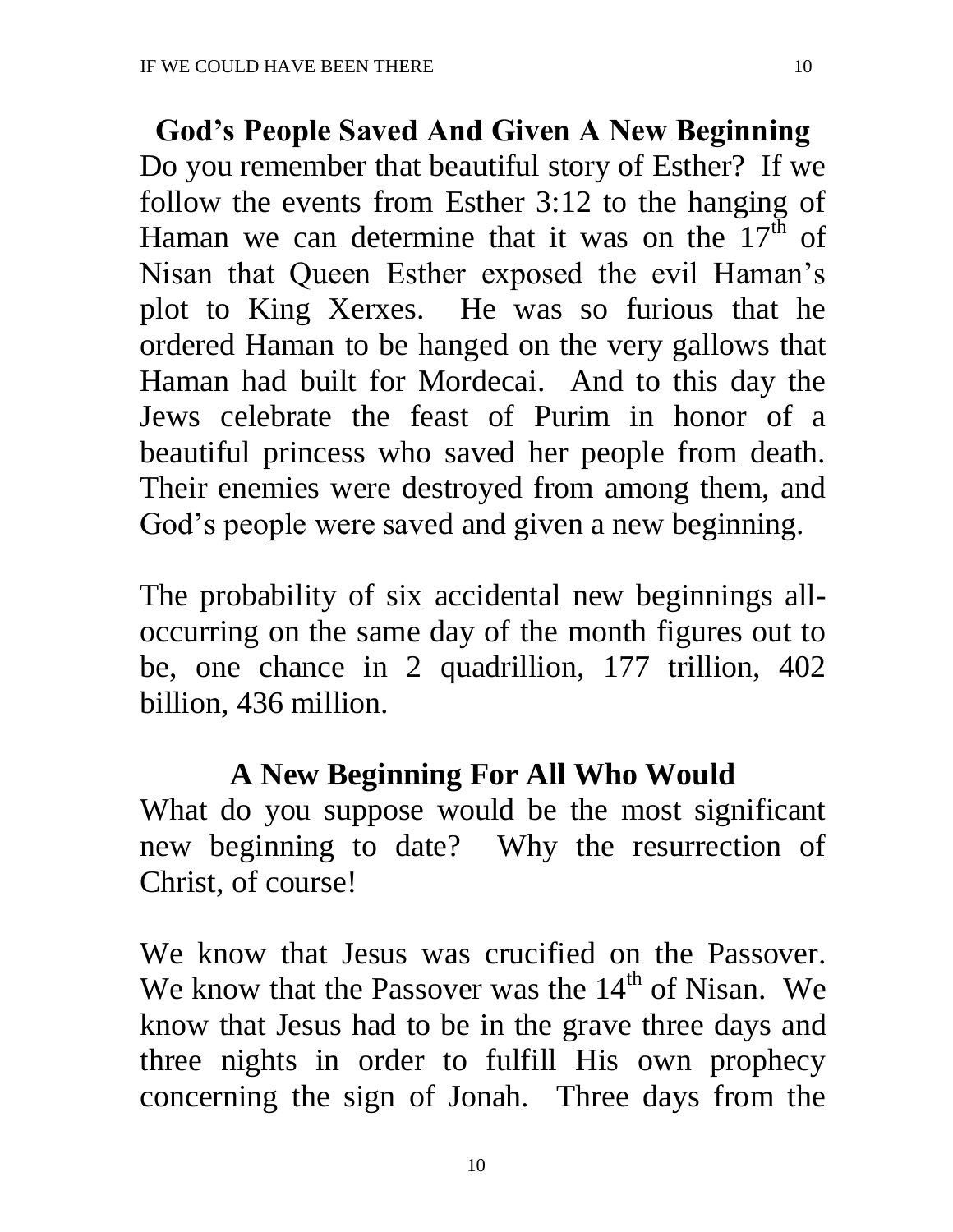$14<sup>th</sup>$  is the  $17<sup>th</sup>$  of Nisan. Christ was resurrected on Saturday evening the  $17<sup>th</sup>$  of Nisan, a full three days and three nights, no more and no less from the time of His death (*No, it was not on Sunday morning, nor was He crucified on Friday, as any sincere Bible student can determine*), offering all a new beginning, by being born again into eternal life (John: 3).

Hold on to your hats, the probability of all seven of these events all-occurring by accident on the same day is one in 783 quadrillion, 864 trillion, 876 billion, 960 million. But who's counting?

Is it more logical to believe that all these miracles happened on the same day by accident, or does logic dictate that an all-powerful God designated those days for a specific time and purpose?

In the face of these numbers, I believe we have more reasons to believe God's word, His promises, and in our salvation than any of those before us, even those who were actual witness as to the many miracles of history.

If we could have been there we would have less reason to believe than we do now. Let's be thankful for the time in which God has placed us.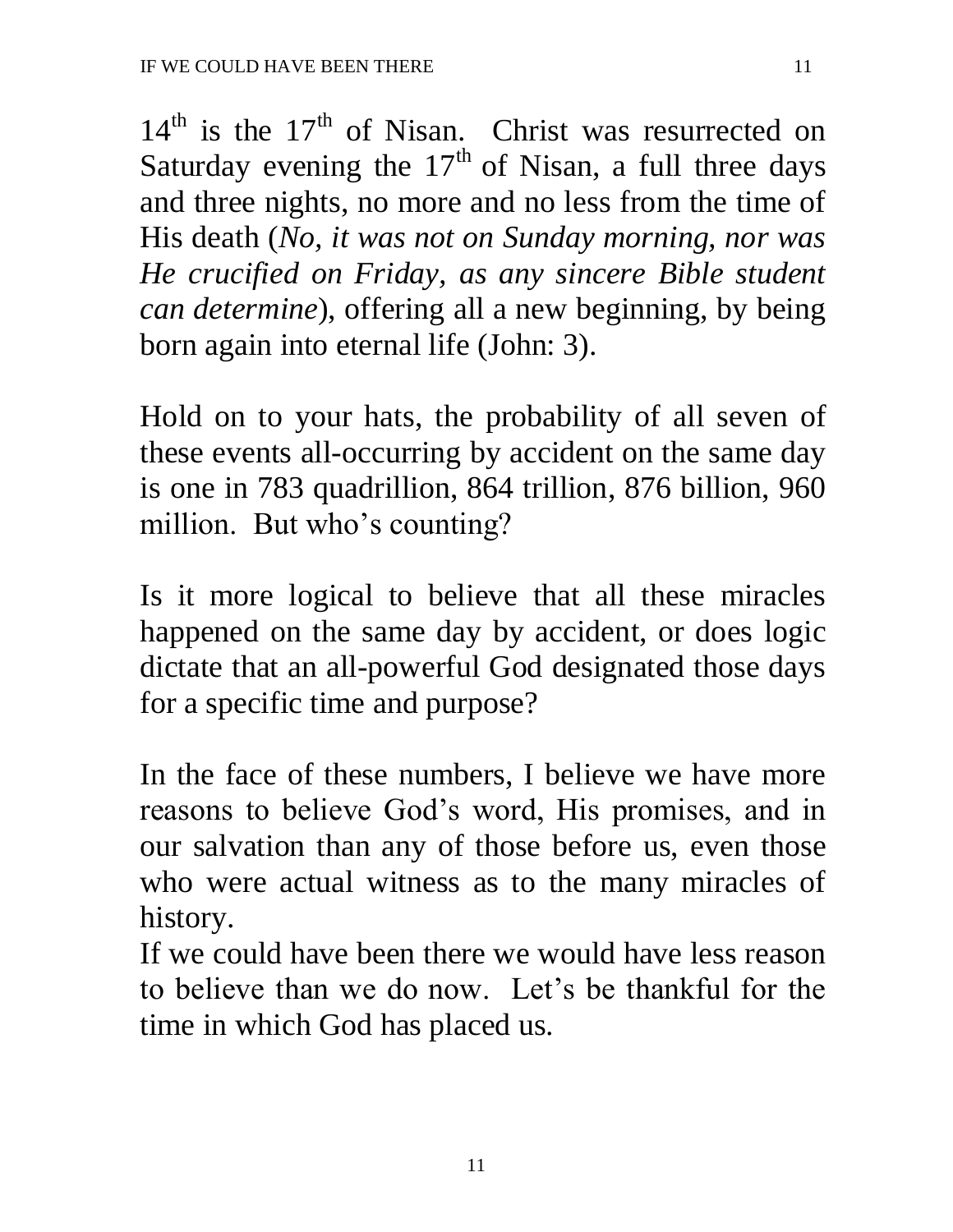Seven miracles on seven separate occurrences of varying circumstances on the  $17<sup>th</sup>$  of Nisan each gave deliverance from seven threats and a new beginning to God's chosen people.

Consider these examples of miraculous deliverances that occurred on the  $17<sup>th</sup>$  of Nisan:

- 1. When all around you is destroyed, example Noah
- 2. Deliverance from overwhelming oppression, example - Egypt
- 3. Providing for physical needs through any circumstances, example - Jacob
- 4. Blessings and rewards for obedience, example Joshua
- 5. Blessings for proper and acceptable worship restored, example - Hezekiah
- 6. Protection when surrounded by those who hate you, example - Esther
- 7. The ultimate deliverance to a new beginning of eternal life, example – Christ.

It is to His glory and our honor to follow Him into a new beginning of eternal life.

## **Ye must be born again!**

*(Study John 3:3-8 and 1 Corinthians 15:34-54 for a better understanding of the born again experience.)*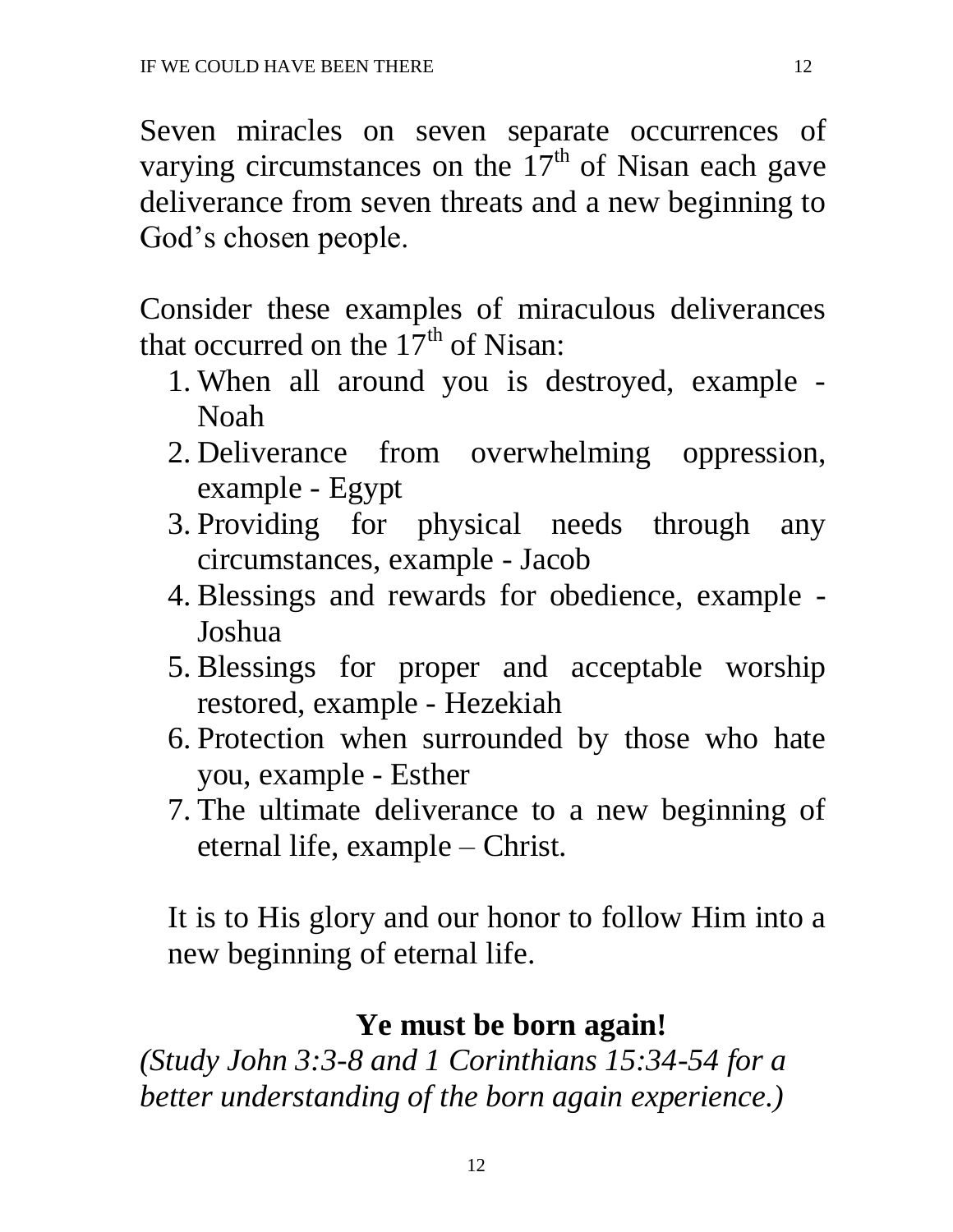Note that all previous deliverances were physical in nature but the seventh is complete, spiritual and eternal. Seven is the number of completion and rest. Seven is the number of Christ, our rest.

What future events might be in the offing for the  $17<sup>th</sup>$ of Nisan? Something to think about, isn't it?

 $\Box$ 

Del Leger, Pastor, Christian Church Of God. Grand Junction, Colorado. www.ccofgod.org, (970) 249-6857. © 2/7/2004. dlleger@montrose.net

## John 1:11-12

# "He came unto his own, and his own received him not. But as many as received him, to them gave he power to become the sons of God, even to them that believe on his name."

Other study guides of interest: ABSOLUTES GOD'S INTRIGUING CYCLE OF SEVENS CREATED FOR HIS GLORY GOD HAS HIS APPOINTED TIMES BEINGS FROM ANOTHER WORLD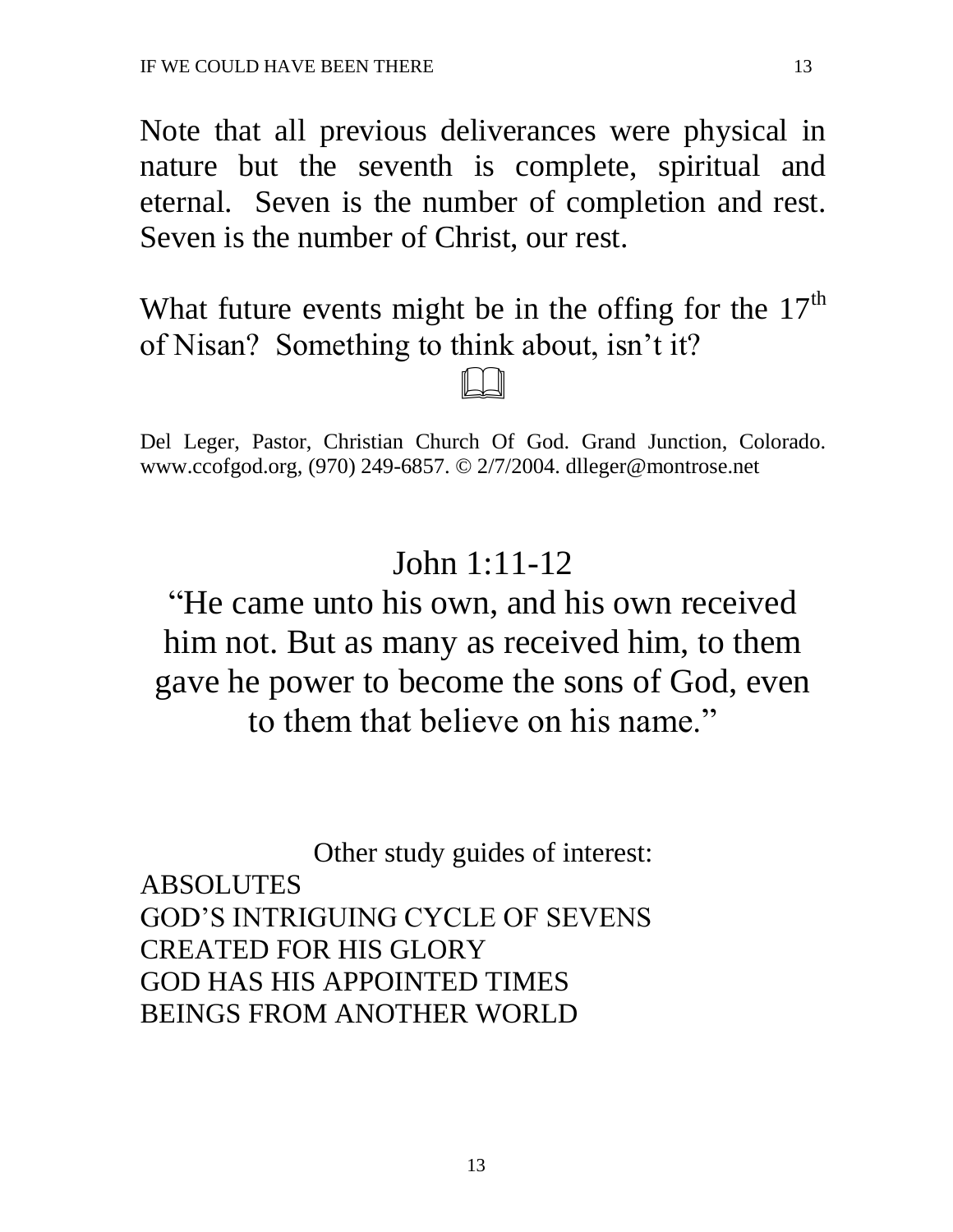

# Matthew 18:2-4

# "And Jesus Called A Little Child Unto Him, And Set Him In The Midst Of Them,

And Said, Verily I Say Unto You, Except Ye Be Converted, And Become As Little Children, Ye Shall Not Enter Into The Kingdom Of Heaven.

Whosoever Therefore Shall Humble Himself As This Little Child, The Same Is Greatest In The Kingdom Of Heaven."  $\triangleq$  Faith Shines Prightest In A Childlike Heart!  $\triangleleft$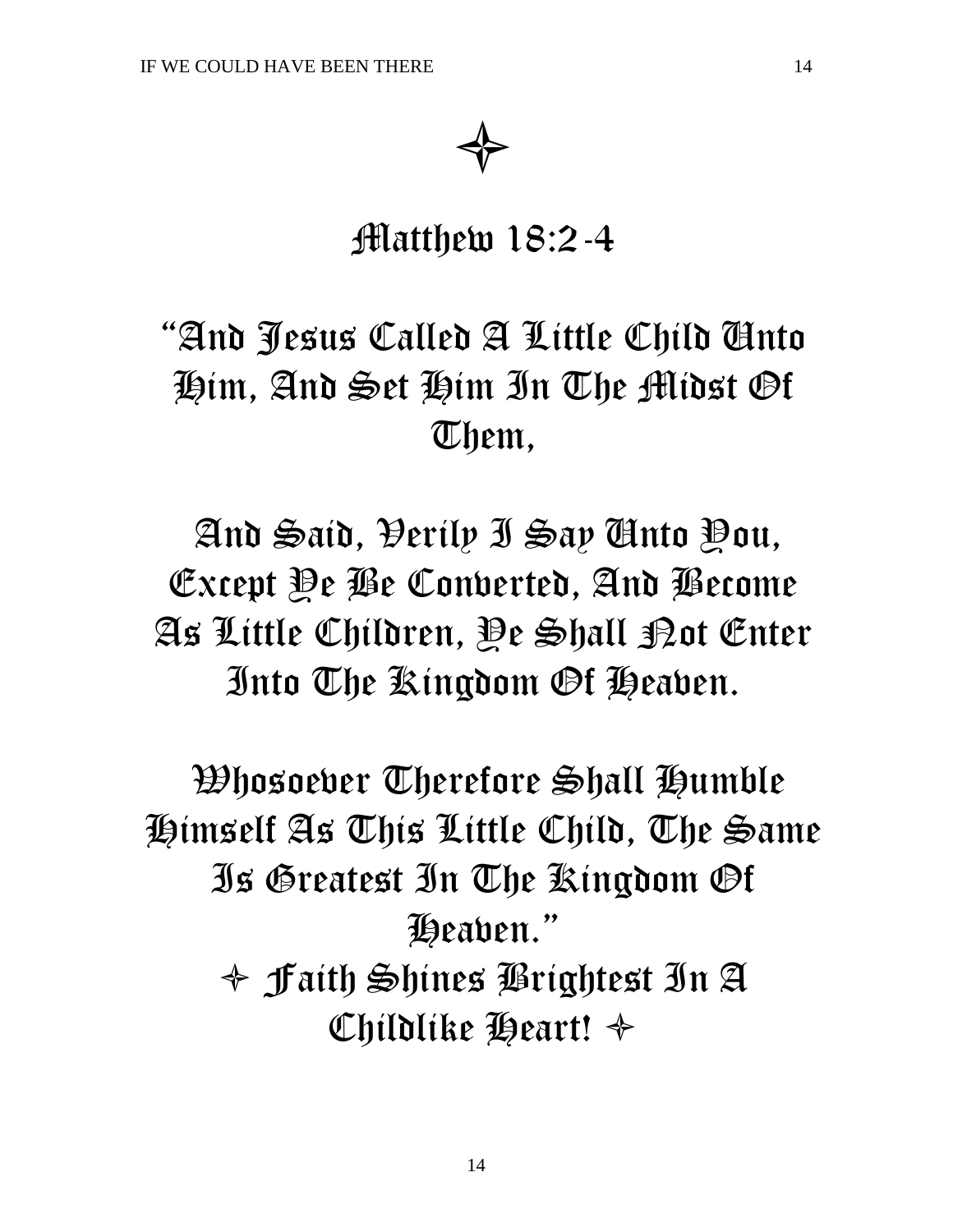

But Then, What Good Is Proving The Bible If It Doesn't Lead You To The Saving Knowledge Of Jesus Christ!

# Don't Let Religion Keep You From Christ!